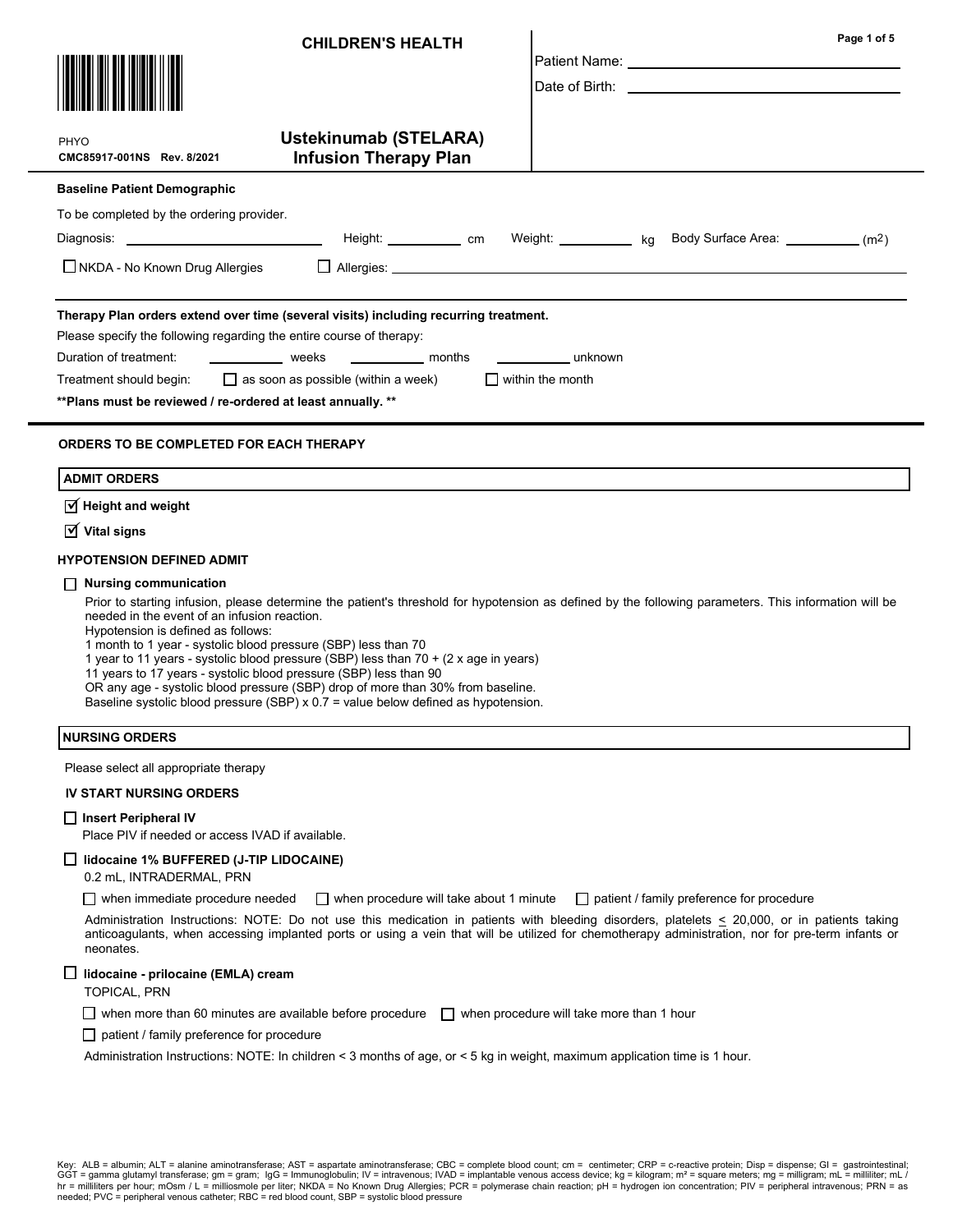## CHILDREN'S HEALTH



CMC85917-001NS Rev. 8/2021 PHYO

## Ustekinumab (STELARA) Infusion Therapy Plan

## ORDERS TO BE COMPLETED FOR EACH THERAPY

### NURSING ORDERS, CONTINUED

### lidocaine - tetracaine (SYNERA) patch

TOPICAL, PRN

 $\Box$  when 20 - 30 minutes are available before procedure  $\Box$  when procedure will take more than 1 hour

 $\Box$  when anticipated pain is less than 5 mm from skin surface  $\Box$  patient / family preference for procedure

### $\Box$  lidocaine with transparent dressing 4% kit

TOPICAL, PRN

 $\Box$  when 20 - 30 minutes are available before procedure  $\Box$  when procedure will take more than 1 hour

 $\Box$  patient / family preference for procedure

### $\Box$  Heparin flush

#### heparin flush

10 - 50 units, INTRAVENOUS, PRN, IV line flush. Per protocol, heparin should not be used to flush peripheral IVs. This heparin flush should be used with all central lines including IVADs, with the exception of de-accessing the IVAD.

#### heparin flush

100 - 300 units, INTRAVENOUS, PRN, IV line flush. Per protocol, heparin should not be used to flush peripheral IVs. For use only when de-accessing IVADs.

### $\Box$  Sodium chloride flush

### Sodium chloride flush 0.9% injection

1 - 20 mL, INTRAVENOUS, PRN, IV line flush

### Sodium chloride - preservative free 0.9% injection

1 - 30 mL, INTRAVENOUS, PRN, IV line flush

### PRE - PROCEDURE LABS

### GI Every Visit Labs - Default selected (CBC, ALB, CRP, ALT GGT)

 $\overline{\triangleleft}$  Complete Blood Count with Differential (CBC) Unit collect

#### $\overline{\mathbf{y}}$  Albumin Unit collect

- $\overline{\triangleleft}$  C-Reactive Protein Unit collect
- $\overline{\mathsf{y}}$  Alanine Aminotransferase Unit collect

### $\overline{\mathsf{y}}$  Gamma Glutamyl Transferase Unit collect

### GI Every Visit Labs - Not default selected (AST)

# Aspartate Aminotransferase

Unit collect

## GI Every 6 month labs

#### $\Box$  Vitamin D 25 Hydroxy Unit collect

Key: ALB = albumin; ALT = alanine aminotransferase; AST = aspartate aminotransferase; CBC = complete blood count; cm = centimeter; CRP = c-reactive protein; Disp = dispense; GI = gastrointestinal;<br>GGT = gamma glutamyl t hr = milliliters per hour; mOsm / L = milliosmole per liter; NKDA = No Known Drug Allergies; PCR = polymerase chain reaction; pH = hydrogen ion concentration; PIV = peripheral intravenous; PRN = as needed; PVC = peripheral venous catheter; RBC = red blood count, SBP = systolic blood pressure

Page 2 of 5

Date of Birth:

Patient Name: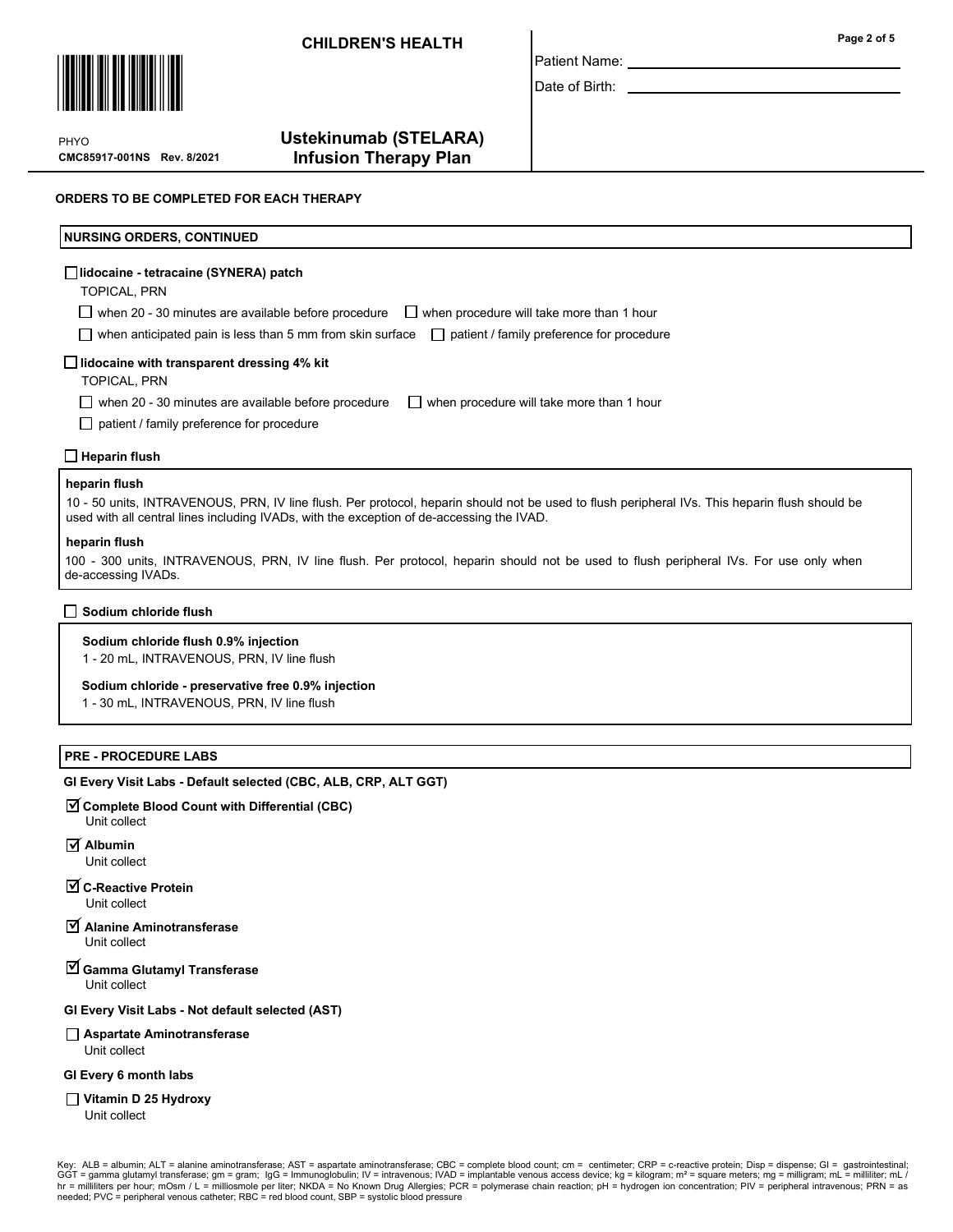

CMC85917-001NS Rev. 8/2021 PHYO

## Ustekinumab (STELARA) Infusion Therapy Plan

### ORDERS TO BE COMPLETED FOR EACH THERAPY

### PRE-PROCEDURE LABS, CONTINUED

## GI Every 12 month labs

|              | <b>Vitamin B12</b><br>Unit collect                              |
|--------------|-----------------------------------------------------------------|
|              | Folate RBC<br>Unit collect                                      |
| - 1          | Iron<br>Unit collect                                            |
|              | <b>Ferritin</b><br>Unit collect                                 |
|              | Quantiferon TB Gold<br>Unit collect                             |
|              | <b>GI PRN labs</b>                                              |
|              | $\Box$ Clostridium Difficile Toxin by PCR<br>Unit collect STOOL |
| - 1          | <b>Zinc</b><br>Unit collect                                     |
|              | <b>_│ Hepatitis B Surface Antibody</b><br>Unit collect          |
| ப            | <b>Hepatitis B Surface Antigen</b><br>Unit collect              |
|              | $\Box$ Varicella Zoster IgG<br>Unit collect                     |
|              | $\Box$ Stool Culture<br>Unit collect, STOOL                     |
|              | $\Box$ Gastrointestinal Panel by PCR<br>Unit collect, STOOL     |
| $\mathsf{L}$ | Unit collect                                                    |
| ப            | <b>Calprotectin Fecal</b><br>Unit collect                       |

## INTRA-PROCEDURE

## $\overline{\textsf{y}}$  Vital signs

Every 30 minutes, Check blood pressure, pulse, respirations, temperature and pain prior to the start of the infusion. Observe vitals frequently upon the initiation of the infusion for signs and symptoms and / or compliants of infusion related reactions.

## $\overline{\textsf{y}}$  Physician communication order

Dosing of IV ustekinumab (Stelara) as follows. Please enter the dose of ustekinumab in 'mg' to facilitate prior authorization requirements:

| Less than 40 kg             | 6 mg / $kg$ |
|-----------------------------|-------------|
| greater than 40 kg to 55 kg | 260 mg IV   |
| greater than 55 kg to 85 kg | 390 mg IV   |
| greater than 85 kg          | 520 mg IV   |

Page 3 of 5

Date of Birth:

Patient Name:

Key: ALB = albumin; ALT = alanine aminotransferase; AST = aspartate aminotransferase; CBC = complete blood count; cm = centimeter; CRP = c-reactive protein; Disp = dispense; GI = gastrointestinal;<br>GGT = gamma glutamyl t hr = milliliters per hour; mOsm / L = milliosmole per liter; NKDA = No Known Drug Allergies; PCR = polymerase chain reaction; pH = hydrogen ion concentration; PIV = peripheral intravenous; PRN = as<br>needed; PVC = peripheral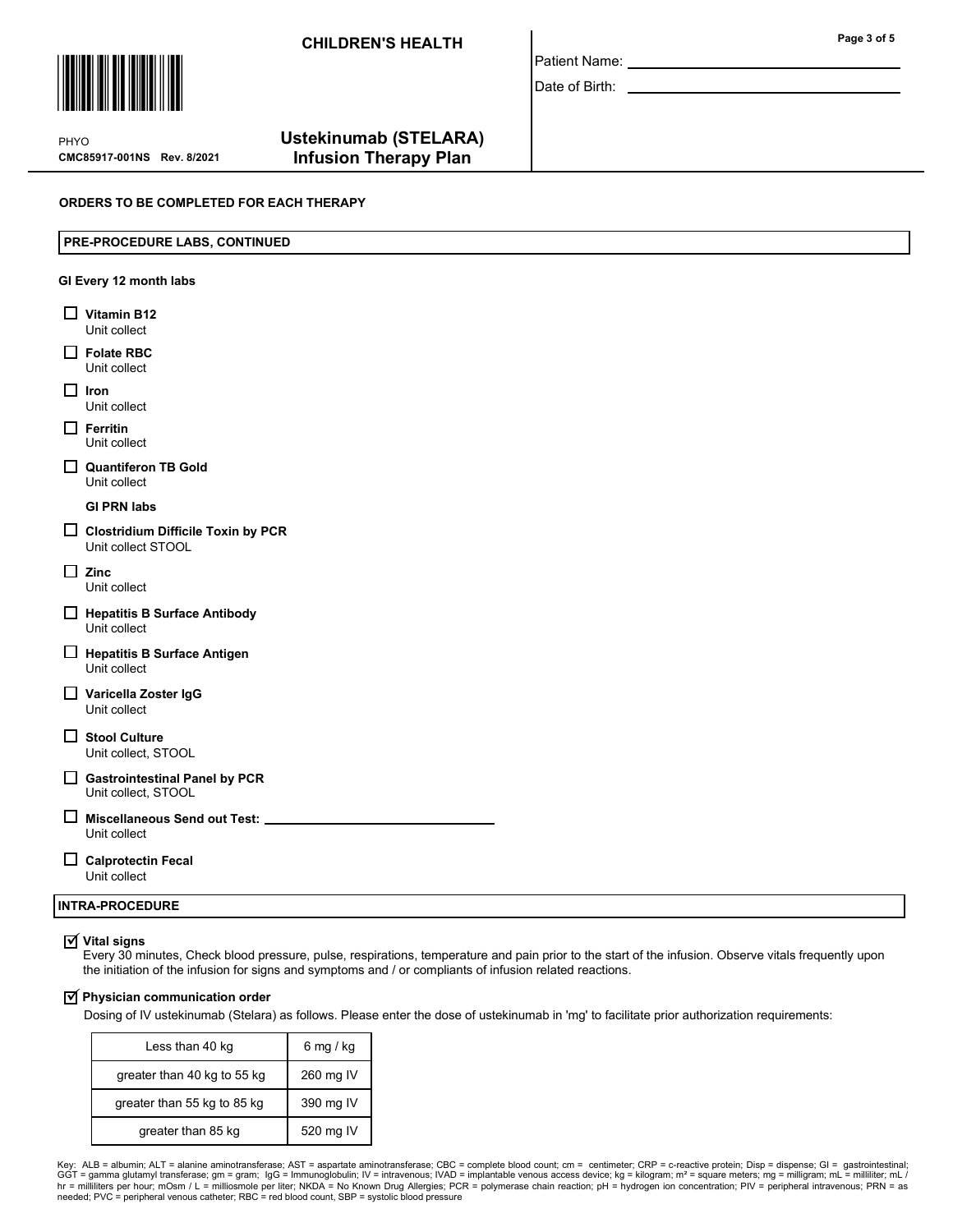## CHILDREN'S HEALTH



Patient Name: Date of Birth:

CMC85917-001NS Rev. 8/2021 PHYO

## Ustekinumab (STELARA) Infusion Therapy Plan

### ORDERS TO BE COMPLETED FOR EACH THERAPY

#### INTRA-PROCEDURE, CONTINUED

#### ustekinumab (STELARA) in sodium chloride 0.9% 250 mL infusion

INTRAVENOUS, at 250 mL / hour, ONCE, administer over 60 minutes, Must infuse over 1 hour. Administer with a 0.2 micron disk filter which pharmacy will provide. Do not shake bag. Dose:

## $\overline{\textbf{y}}$  Therapy Appointment Request

#### Please select department for the therapy appointment request:

## Expires in 365 days

□ Dallas Special Procedures □ Plano Infusion Center □ Dallas Allergy □ Dallas Transplant □ Dallas Neurology

#### EMERGENCY MEDICATIONS

## $\overline{\mathbb{Y}}$  Nursing communication

1. Hives or cutaneous reaction only – no other system involvement PATIENT IS HAVING A DRUG REACTION:

- a. Stop the infusion
- **b.** Give diphenhydramine as ordered
- c. Check vitals including blood pressure every 5 minutes until further orders from provider.
- d. Connect patient to monitor (cardiac / apnea, blood pressure and oxygen saturation), if not already on one
- e. Notify provider for further orders

2. Hives or cutaneous reaction plus one other system, i.e. abdominal cramping, vomiting, hypotension, altered mental status, respiratory distress, mouth / tongue swelling PATIENT IS HAVING ANAPHYLAXIS:

- a. Stop the infusion
- **. Call code**  $-$  **do not wait to give epinephrine**
- c. Give epinephrine as ordered
- d. Notify provider
- e. Check vitals including blood pressure every 5 minutes until the code team arrives.
- f. Connect patient to monitor (cardiac / apnea, blood pressure and oxygen saturation), if not already on one.
- g. Give diphenhydramine once as needed for hives
- h. May repeat epinephrine every 5 minutes x 2 doses for persistent hypotension and respiratory distress with desaturation until code team arrives.
- **i.** May give albuterol as ordered for wheezing with oxygen saturations stable while waiting for code team, continue to monitor oxygen saturation.

#### Hypotension is defined as follows:

- 1 month to 1 year systolic blood pressure (SBP) less than 70
- 1 year to 11 years systolic blood pressure (SBP) less than 70 + (2 x age in years)
- 11 years to 17 years systolic blood pressure (SBP) less than 90
- OR any age systolic blood pressure (SBP) drop more than 30% from baseline.

Baseline systolic blood pressure (SBP)  $x$  0.7 = value below defined as hypotension.

### $\Box$  EPINEPHrine Injection Orderable For Therapy Plan (AMPULE / EPI - PEN JR. / EPI - PEN) 0.01 mg / kg

0.01 mg / kg, INTRAMUSCULAR, EVERY 5 MINUTES PRN, for anaphylaxis and may be repeated for persistent hypotension and respiratory distress with desaturation until the code team arrives, for 3 doses

Use caution with PIV administration. This solution has a pH < 5, or a pH > 9, or an osmolality > 600 mOsm / L.

Dose:

### Cardio / Respiratory Monitoring

- Rationale for Monitoring: High risk patient (please specify risk)
	- $\Box$  Clinically significant cardiac anomalies or dysrhythmias
	- $\square$  Recent acute life-threatening event
	- $\Box$  Unexplained or acutely abnormal vital signs
	- $\Box$  Artificial airway (stent, tracheostomy, oral airway)
	- $\Box$  Acute, fluctuating or consistent oxygen requirements

Monitor Parameters (select all that apply):  $\Box$  Heart rate  $\Box$  Oxygen saturation  $\Box$  Respiratory rate

Telemetry Required:  $\Box$  Yes  $\Box$  No